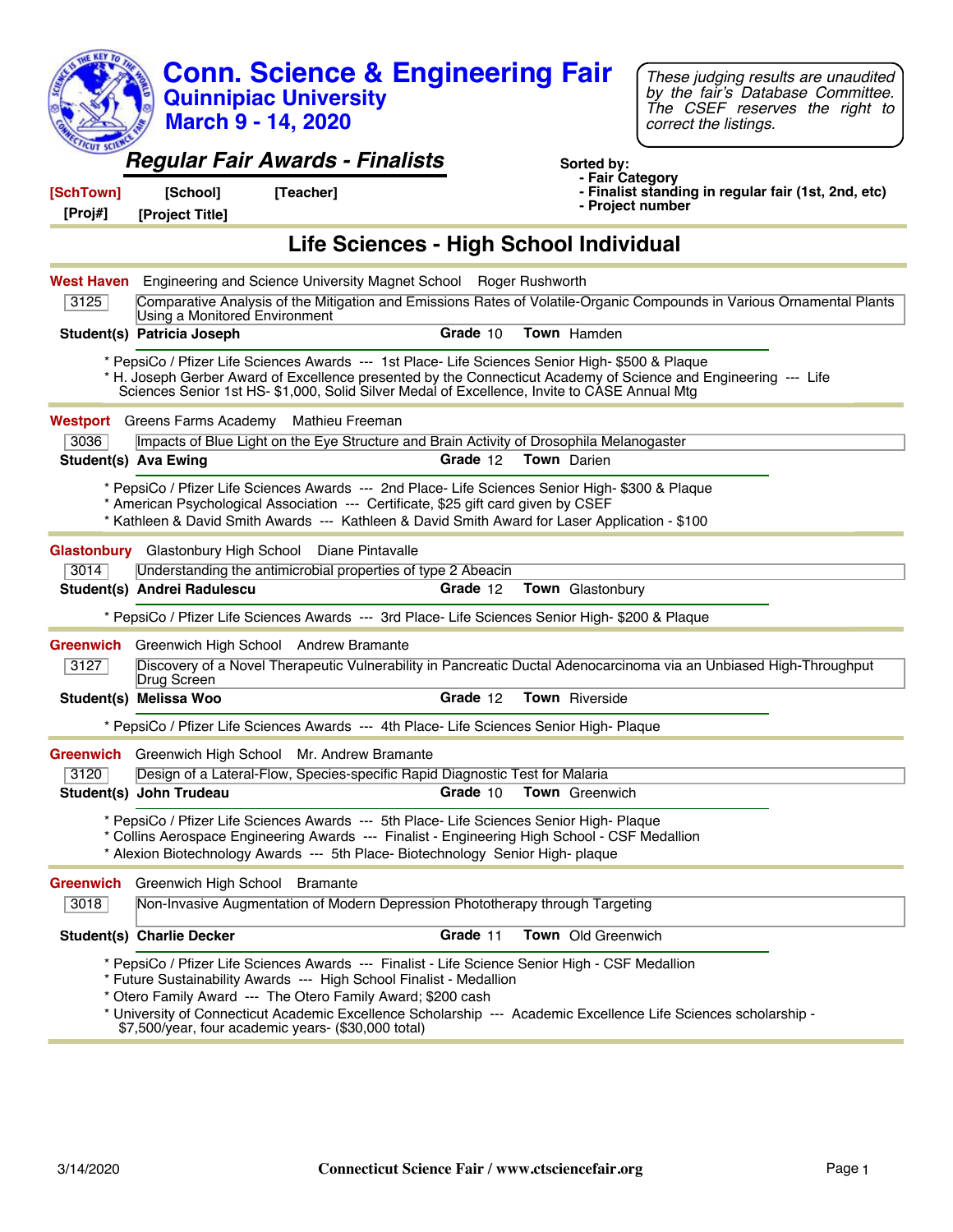| [SchTown]<br>[Proj#]     | [Teacher]<br>[School]<br>[Project Title]                                                                                                                                                                                                                                                                                                                                                                             |          |                                                                                                                                                                                                                                           |  |
|--------------------------|----------------------------------------------------------------------------------------------------------------------------------------------------------------------------------------------------------------------------------------------------------------------------------------------------------------------------------------------------------------------------------------------------------------------|----------|-------------------------------------------------------------------------------------------------------------------------------------------------------------------------------------------------------------------------------------------|--|
| <b>Greenwich</b>         | Greenwich High School Andrew Bramante                                                                                                                                                                                                                                                                                                                                                                                |          |                                                                                                                                                                                                                                           |  |
| 3020                     | Metal Oxide Nanoparticle Suppression of Coffee Rust Using a Alternaria, Stomata-                                                                                                                                                                                                                                                                                                                                     |          |                                                                                                                                                                                                                                           |  |
|                          | <b>Student(s) Edgar Sosa</b>                                                                                                                                                                                                                                                                                                                                                                                         | Grade 11 | Town Greenwich                                                                                                                                                                                                                            |  |
|                          | * PepsiCo / Pfizer Life Sciences Awards --- Finalist - Life Science Senior High - CSF Medallion<br>* Environmental Sciences Awards with CACIWC --- 3rd Place HS- \$100, Plaque<br>* Society for In Vitro Biology --- Certificate and \$25 gift card given by CSEF<br>\$27,000<br>* GENIUS Olympiad --- GENIUS Olympiad Competition for1st Place HS Future Sustainability                                             |          | * Future Sustainability Awards --- 1st Place High School - Plaque & \$800 Stipend to Compete at GENIUS Olympiad<br>* University of Hartford Scholarships --- University of Hartford Scholarship- For Excellence in Science or Mathematics |  |
|                          | Greenwich Greenwich High School Andrew Bramante                                                                                                                                                                                                                                                                                                                                                                      |          |                                                                                                                                                                                                                                           |  |
| 3024                     |                                                                                                                                                                                                                                                                                                                                                                                                                      |          | Plant Growth Enhancement & Fungal Disease Suppression via Copper and Zinc Nanoparticle Foliar Sprays                                                                                                                                      |  |
|                          | Student(s) Alexander Patti                                                                                                                                                                                                                                                                                                                                                                                           | Grade 11 | <b>Town</b> Bedford Hills                                                                                                                                                                                                                 |  |
|                          | * PepsiCo / Pfizer Life Sciences Awards --- Finalist - Life Science Senior High - CSF Medallion                                                                                                                                                                                                                                                                                                                      |          |                                                                                                                                                                                                                                           |  |
|                          | <b>Windsor</b> Academy of Aerospace and Engineering Dr. Aramli                                                                                                                                                                                                                                                                                                                                                       |          |                                                                                                                                                                                                                                           |  |
| 3026                     | The effect of grafting on the sugar content of cherry tomatoes.                                                                                                                                                                                                                                                                                                                                                      |          |                                                                                                                                                                                                                                           |  |
|                          | Student(s) Kayla Flint                                                                                                                                                                                                                                                                                                                                                                                               | Grade 11 | Town Ellington                                                                                                                                                                                                                            |  |
|                          | * PepsiCo / Pfizer Life Sciences Awards --- Finalist - Life Science Senior High - CSF Medallion                                                                                                                                                                                                                                                                                                                      |          |                                                                                                                                                                                                                                           |  |
| <b>Stamford</b><br>3041  | King School Victoria Schulman<br>Classifying Subtypes of Renal Cell Carcinoma<br>Student(s) Ryan Heaton                                                                                                                                                                                                                                                                                                              | Grade 11 | Town Pound Ridge                                                                                                                                                                                                                          |  |
|                          | * PepsiCo / Pfizer Life Sciences Awards --- Finalist - Life Science Senior High - CSF Medallion<br>* Alexion Biotechnology Awards --- Finalist - Biotechnology Senior High - CSF Medallion                                                                                                                                                                                                                           |          |                                                                                                                                                                                                                                           |  |
|                          | <b>Woodbridge</b> Amity Regional High School Catherine Piscitelli                                                                                                                                                                                                                                                                                                                                                    |          |                                                                                                                                                                                                                                           |  |
| 3070                     | Analyzing the Role of Sonic Hedgehog Signaling in Germinal Center B-Cell Differentiation                                                                                                                                                                                                                                                                                                                             |          |                                                                                                                                                                                                                                           |  |
|                          | Student(s) Wendy Zhang                                                                                                                                                                                                                                                                                                                                                                                               | Grade 11 | Town Woodbridge                                                                                                                                                                                                                           |  |
|                          | * PepsiCo / Pfizer Life Sciences Awards --- Finalist - Life Science Senior High - CSF Medallion<br>* Society for In Vitro Biology --- Certificate and \$25 gift card given by CSEF<br>\$27,000                                                                                                                                                                                                                       |          | * University of Hartford Scholarships --- University of Hartford Scholarship- For Excellence in Science or Mathematics                                                                                                                    |  |
| <b>Greenwich</b>         | Brunswick School Dana Montanez                                                                                                                                                                                                                                                                                                                                                                                       |          |                                                                                                                                                                                                                                           |  |
| 3076                     | Predicting Droughts from Satellite Images using Novel Convolutional Neural Network Techniques                                                                                                                                                                                                                                                                                                                        |          |                                                                                                                                                                                                                                           |  |
| Student(s) Ali Hindy     |                                                                                                                                                                                                                                                                                                                                                                                                                      | Grade 11 | Town Greenwich                                                                                                                                                                                                                            |  |
|                          | * PepsiCo / Pfizer Life Sciences Awards --- Finalist - Life Science Senior High - CSF Medallion<br>* American Meteorological Society --- Certificate & \$25 gift card given by CSEF                                                                                                                                                                                                                                  |          |                                                                                                                                                                                                                                           |  |
| <b>Greenwich</b><br>3094 | Greenwich High School Andrew Bramante<br>Carbon Nanowire Lab-on-Chip as a Rapid, Inexpensive, Lyme Disease Detection System<br>Student(s) Sofia Pronina                                                                                                                                                                                                                                                              | Grade 11 | Town Greenwich                                                                                                                                                                                                                            |  |
|                          | * PepsiCo / Pfizer Life Sciences Awards --- Finalist - Life Science Senior High - CSF Medallion<br>* Applied Technology Awards --- Senior High Finalist - Medallion<br>* Collins Aerospace Engineering Awards --- Finalist - Engineering High School - CSF Medallion<br>* Alexion Biotechnology Awards --- Finalist - Biotechnology Senior High - CSF Medallion<br>* Biophysical Society --- Biophysics Award- \$100 |          |                                                                                                                                                                                                                                           |  |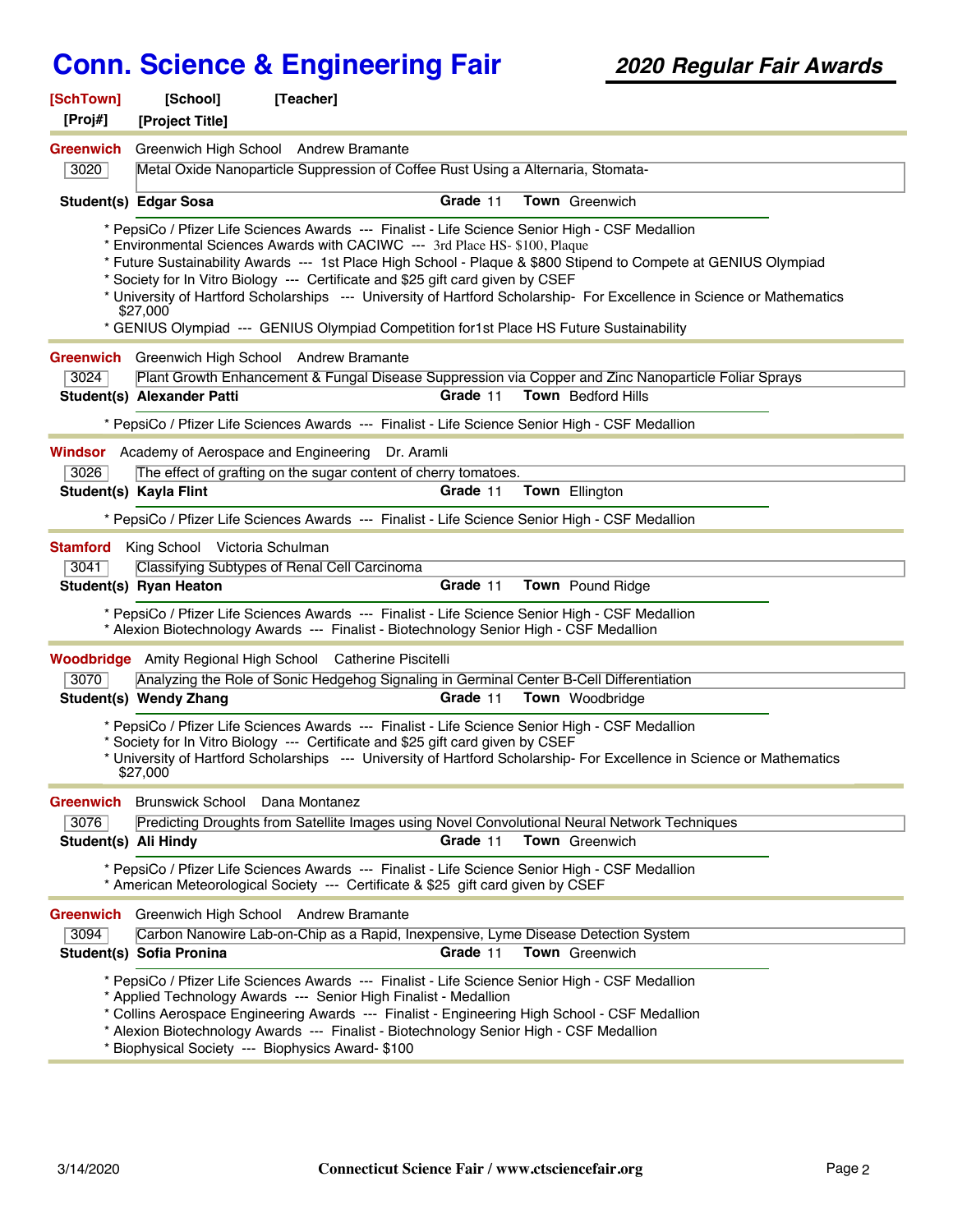| [SchTown]<br>[Proj#] | [School]                             | [Teacher]                                                                                                                                                                                                                                                                                                                                                                             |          |                 |                                                                                                                                                                                                                                     |  |
|----------------------|--------------------------------------|---------------------------------------------------------------------------------------------------------------------------------------------------------------------------------------------------------------------------------------------------------------------------------------------------------------------------------------------------------------------------------------|----------|-----------------|-------------------------------------------------------------------------------------------------------------------------------------------------------------------------------------------------------------------------------------|--|
| <b>Greenwich</b>     | [Project Title]                      | Greenwich High School Andrew Bramante                                                                                                                                                                                                                                                                                                                                                 |          |                 |                                                                                                                                                                                                                                     |  |
| 3103                 |                                      |                                                                                                                                                                                                                                                                                                                                                                                       |          |                 | Improved Design and Field Verification of Varroa destructor Control with a Dual-function, Thymol-                                                                                                                                   |  |
|                      |                                      |                                                                                                                                                                                                                                                                                                                                                                                       |          |                 |                                                                                                                                                                                                                                     |  |
|                      | Student(s) Raina Jain                |                                                                                                                                                                                                                                                                                                                                                                                       | Grade 12 |                 | Town Riverside                                                                                                                                                                                                                      |  |
|                      | \$100                                | * PepsiCo / Pfizer Life Sciences Awards --- Finalist - Life Science Senior High - CSF Medallion<br>* Collins Aerospace Engineering Awards --- Finalist - Engineering High School - CSF Medallion<br>* Jon Chapitis Memorial Award --- John Chapitis Spirit of Innovation Award - HS \$200<br>* GENIUS Olympiad --- GENIUS Olympiad Competition for 1st Place HS Environmental Project |          |                 | * Environmental Sciences Awards with CACIWC --- 1st Place HS- Plaque & \$800 Stipend to Compete at GENIUS Olympiad<br>* MTU Aero Engines North America, Inc. --- MTU Aero Engines Mechanical Engineering Innovative Concept Award - |  |
|                      |                                      | Life Sciences - High School Teams                                                                                                                                                                                                                                                                                                                                                     |          |                 |                                                                                                                                                                                                                                     |  |
|                      |                                      | Farmington Farmington High School Xiaodi Wang                                                                                                                                                                                                                                                                                                                                         |          |                 |                                                                                                                                                                                                                                     |  |
| 3517                 |                                      | Wavelet-Based Machine Learning Algorithms to Enhance Cardiovascular Disease Diagnosis                                                                                                                                                                                                                                                                                                 |          |                 |                                                                                                                                                                                                                                     |  |
|                      | Student(s) Veronica Pegkou Christofi |                                                                                                                                                                                                                                                                                                                                                                                       | Grade 12 |                 | <b>Town</b> Farmington                                                                                                                                                                                                              |  |
|                      | Rafaela Kottou                       |                                                                                                                                                                                                                                                                                                                                                                                       | Grade 12 |                 | Town Farmington                                                                                                                                                                                                                     |  |
|                      |                                      |                                                                                                                                                                                                                                                                                                                                                                                       |          |                 | * PepsiCo / Pfizer Life Sciences Awards --- 1st Place- Life Sciences Senior High Team- \$500 (split) & Plaque<br>* Mathematics Awards - with ATOMIC --- 3rd Place High School - Plaque, \$200 from People's United Bank             |  |
| <b>Norwich</b>       |                                      | Norwich Technical High School Aleatha Pelloni                                                                                                                                                                                                                                                                                                                                         |          |                 |                                                                                                                                                                                                                                     |  |
| 3525                 |                                      | The Effects of Biochar on Plant Growth in a Large Scale Setting                                                                                                                                                                                                                                                                                                                       |          |                 |                                                                                                                                                                                                                                     |  |
|                      | <b>Student(s) Max DeWolf</b>         |                                                                                                                                                                                                                                                                                                                                                                                       | Grade 11 |                 | Town Canterbury                                                                                                                                                                                                                     |  |
|                      | <b>Owen Blanchard</b>                |                                                                                                                                                                                                                                                                                                                                                                                       | Grade 11 |                 | Town Scotland                                                                                                                                                                                                                       |  |
|                      |                                      |                                                                                                                                                                                                                                                                                                                                                                                       |          |                 | * PepsiCo / Pfizer Life Sciences Awards --- 2nd Place- Life Sciences Senior High Team- \$300 (split) & Plaque<br>* Technical High School Science & Technology Awards --- 2nd Place- Technical High School, \$300, Plaque            |  |
| Greenwich            |                                      | Sacred Heart Greenwich Mary Musolino                                                                                                                                                                                                                                                                                                                                                  |          |                 |                                                                                                                                                                                                                                     |  |
| 3533                 |                                      | Using Nile Red Dye to test for the Presence of Microplastics in Bottled Water                                                                                                                                                                                                                                                                                                         |          |                 |                                                                                                                                                                                                                                     |  |
|                      | Student(s) Julia Welsh               |                                                                                                                                                                                                                                                                                                                                                                                       | Grade 12 |                 | <b>Town</b> Greenwich                                                                                                                                                                                                               |  |
|                      | <b>Erin O'Connor</b>                 |                                                                                                                                                                                                                                                                                                                                                                                       | Grade 12 |                 | <b>Town</b> Greenwich                                                                                                                                                                                                               |  |
|                      | <b>Renata Trevino</b>                |                                                                                                                                                                                                                                                                                                                                                                                       | Grade 12 |                 | <b>Town</b> Stamford                                                                                                                                                                                                                |  |
|                      |                                      | * PepsiCo / Pfizer Life Sciences Awards --- 3rd Place - Life Sciences Senior High Team - Plaque                                                                                                                                                                                                                                                                                       |          |                 |                                                                                                                                                                                                                                     |  |
| <b>Greenwich</b>     |                                      | Sacred Heart Greenwich Mary Musolino                                                                                                                                                                                                                                                                                                                                                  |          |                 |                                                                                                                                                                                                                                     |  |
| 3503                 |                                      | Using Microbiome Analysis to Determine the Effectiveness of a Unique Ceramic Water Filter                                                                                                                                                                                                                                                                                             |          |                 |                                                                                                                                                                                                                                     |  |
|                      | <b>Student(s) Avery McCloskey</b>    |                                                                                                                                                                                                                                                                                                                                                                                       | Grade 12 |                 | Town Bronxville                                                                                                                                                                                                                     |  |
|                      | <b>Kellie Ulmer</b>                  |                                                                                                                                                                                                                                                                                                                                                                                       | Grade 12 | <b>Town</b> Rye |                                                                                                                                                                                                                                     |  |
|                      | <b>Gabriella DiBiase</b>             |                                                                                                                                                                                                                                                                                                                                                                                       | Grade 12 |                 | Town Greenwich                                                                                                                                                                                                                      |  |
|                      |                                      |                                                                                                                                                                                                                                                                                                                                                                                       |          |                 | * PepsiCo / Pfizer Life Sciences Awards --- Finalist - Life Science Senior High Team - CSF Medallion<br>* Stockholm Junior Water Prize --- Certificate, \$25 gift card by CSEF, possible advance to further competition             |  |
| West Haven           |                                      | Engineering and Science University Magnet School Roger Rushworth                                                                                                                                                                                                                                                                                                                      |          |                 |                                                                                                                                                                                                                                     |  |
| 3506                 |                                      |                                                                                                                                                                                                                                                                                                                                                                                       |          |                 | Biomarker model for cancer: Novel approach to correlate the ratio of reduced and oxidized glutathione, and immune cells                                                                                                             |  |
|                      | <b>Student(s) Ray Nassar</b>         |                                                                                                                                                                                                                                                                                                                                                                                       | Grade 9  |                 | <b>Town Milford</b>                                                                                                                                                                                                                 |  |
|                      | <b>Praneeth Chitralia</b>            |                                                                                                                                                                                                                                                                                                                                                                                       | Grade 9  |                 | <b>Town Milford</b>                                                                                                                                                                                                                 |  |
|                      |                                      |                                                                                                                                                                                                                                                                                                                                                                                       |          |                 | * PepsiCo / Pfizer Life Sciences Awards --- Finalist - Life Science Senior High Team - CSF Medallion                                                                                                                                |  |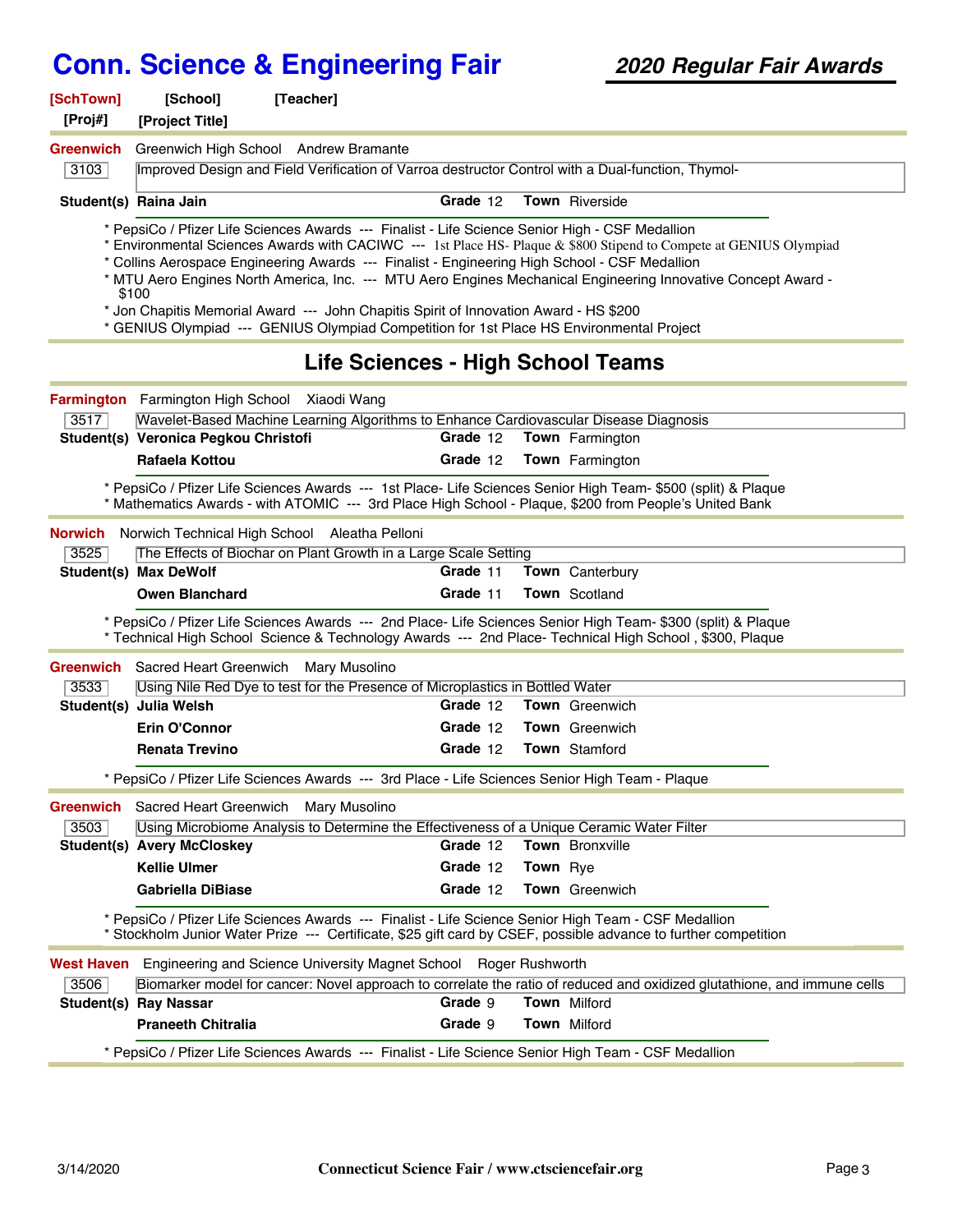| [SchTown]<br>[Proj#] | [School]<br>[Project Title]                       | [Teacher]                                                                                                                                                                                                                                                                                                                         |          |                       |  |
|----------------------|---------------------------------------------------|-----------------------------------------------------------------------------------------------------------------------------------------------------------------------------------------------------------------------------------------------------------------------------------------------------------------------------------|----------|-----------------------|--|
| <b>Greenwich</b>     |                                                   | Sacred Heart Greenwich Mary Musolino                                                                                                                                                                                                                                                                                              |          |                       |  |
| 3515                 |                                                   | The Effect of Construction on the Quality of Water in the Mianus River                                                                                                                                                                                                                                                            |          |                       |  |
|                      | Student(s) Isabella Rogers                        |                                                                                                                                                                                                                                                                                                                                   | Grade 12 | Town Cos Cob          |  |
|                      | <b>Cameron Calcano</b>                            |                                                                                                                                                                                                                                                                                                                                   | Grade 12 | <b>Town</b> Greenwich |  |
|                      |                                                   | * PepsiCo / Pfizer Life Sciences Awards --- Finalist - Life Science Senior High Team - CSF Medallion                                                                                                                                                                                                                              |          |                       |  |
| Norwich              |                                                   | Norwich Technical High School Aleatha Pelloni                                                                                                                                                                                                                                                                                     |          |                       |  |
| 3520                 |                                                   | The Effects of Alternating Red Wiggler Worms Gut Microbes to Degrade Lignin in Plants for Biofuels                                                                                                                                                                                                                                |          |                       |  |
|                      | <b>Student(s) Jessie Adams</b>                    |                                                                                                                                                                                                                                                                                                                                   | Grade 11 | Town Killingly        |  |
|                      | <b>Ontasia Perry</b>                              |                                                                                                                                                                                                                                                                                                                                   | Grade 11 | <b>Town</b> Norwicn   |  |
|                      |                                                   | * PepsiCo / Pfizer Life Sciences Awards --- Finalist - Life Science Senior High Team - CSF Medallion<br>* Petit Family Foundation Women in Science & Engineering Awards --- High School Finalist - Medallion<br>* The Goodwin-Niering Center for the Environment --- \$100 for "Excellence in Environmental Conservation Studies" |          |                       |  |
| <b>Norwich</b>       |                                                   | Norwich Technical High School Aleatha Pelloni                                                                                                                                                                                                                                                                                     |          |                       |  |
| 3534                 |                                                   | The Effects of Dextrose on Drosophila melanogaster with fragile x                                                                                                                                                                                                                                                                 |          |                       |  |
|                      | <b>Student(s) Olivia Corrente</b>                 |                                                                                                                                                                                                                                                                                                                                   | Grade 11 | Town Plainfield       |  |
|                      | <b>Kevin Clark</b>                                |                                                                                                                                                                                                                                                                                                                                   | Grade 11 | <b>Town</b> Voluntown |  |
|                      |                                                   | * PepsiCo / Pfizer Life Sciences Awards --- Finalist - Life Science Senior High Team - CSF Medallion                                                                                                                                                                                                                              |          |                       |  |
|                      |                                                   | Life Sciences - Middle School 7th Grade                                                                                                                                                                                                                                                                                           |          |                       |  |
| <b>West Haven</b>    |                                                   | Engineering and Science University Magnet School Roger Rushworth                                                                                                                                                                                                                                                                  |          |                       |  |
| 2007                 |                                                   | Effectiveness of the Organic Polymers for Removing Microplastic in an Aqueous Solution                                                                                                                                                                                                                                            |          |                       |  |
|                      | Student(s) Snigtha Mohanraj                       |                                                                                                                                                                                                                                                                                                                                   | Grade 7  | <b>Town</b> Ansonia   |  |
|                      | <b>Compete Broadcom MASTERS</b>                   | * PepsiCo / Pfizer Life Sciences Awards --- 1st Place- Life Sciences 7th grade- \$200 & trophy and Invitation to                                                                                                                                                                                                                  |          |                       |  |
|                      | Trophy, Medallion                                 | * CASE · The Jackson Laboratory Urban School Challenge Awards with IBM --- 1st Place Middle School - \$300 and                                                                                                                                                                                                                    |          |                       |  |
|                      |                                                   | * Environmental Sciences Awards with CACIWC --- 1st Place MS - \$300, Trophy<br>* Connecticut Academy of Science and Engineering Middle School Urban School Challenge Award --- Urban School                                                                                                                                      |          |                       |  |
|                      |                                                   | Challenge 1st MS-\$250 Cash Award, Invite to attend CASE's Annual Meeting                                                                                                                                                                                                                                                         |          |                       |  |
|                      | Broadcom MASTERS                                  | * Alexion Biotechnology Awards --- 1st Place- Biotechnology 7th grade- \$300 & trophy and Invitation Compete in                                                                                                                                                                                                                   |          |                       |  |
|                      |                                                   | * Office of Naval Research- U.S. Navy / U.S. Marine Corps --- Middle School- Certificate, \$25 gift card given by CSEF                                                                                                                                                                                                            |          |                       |  |
|                      |                                                   | * Ricoh Americas Corporation --- Certificate, \$25 gift card given by CSEF                                                                                                                                                                                                                                                        |          |                       |  |
|                      |                                                   | * Institute of Food Technologists, Nutmeg Section --- \$50 award + invitation to Awards Night Dinner with guest                                                                                                                                                                                                                   |          |                       |  |
|                      | Ocean Camp                                        | * J.A. Augustine Award --- \$100 for excellence in biology<br>* Urban School Challenge 1st Place Middle School Awards --- USC Highest Placing 7th grader- Project Oceanology's                                                                                                                                                    |          |                       |  |
|                      | environmental sciences                            | * TurnKey Compliance Solutions Environmental Awards --- \$200 Cash Award Middle School- For excellence in                                                                                                                                                                                                                         |          |                       |  |
|                      |                                                   | * Broadcom MASTERS --- The Lemelson Early Inventor Prize                                                                                                                                                                                                                                                                          |          |                       |  |
|                      | <b>Greenwich</b> Greenwich Academy Kristin Gannon |                                                                                                                                                                                                                                                                                                                                   |          |                       |  |
| 2018                 |                                                   | The Effects of Fertilizers on the Diversity and Density of Soil Microbes                                                                                                                                                                                                                                                          |          |                       |  |
|                      | <b>Student(s) Ruby Montanez</b>                   |                                                                                                                                                                                                                                                                                                                                   | Grade 7  | Town Greenwich        |  |
|                      | <b>Broadcom MASTERS</b><br><b>MASTERS</b>         | * PepsiCo / Pfizer Life Sciences Awards --- 2nd Place- Life Sciences 7th grade- \$100 & trophy and Invite to Compete<br>* Environmental Sciences Awards with CACIWC --- 3rd Place MS-\$100, Trophy<br>* Alexion Biotechnology Awards --- 4th Place- Biotechnology 7th grade- trophy and Invitation Compete in Broadcom            |          |                       |  |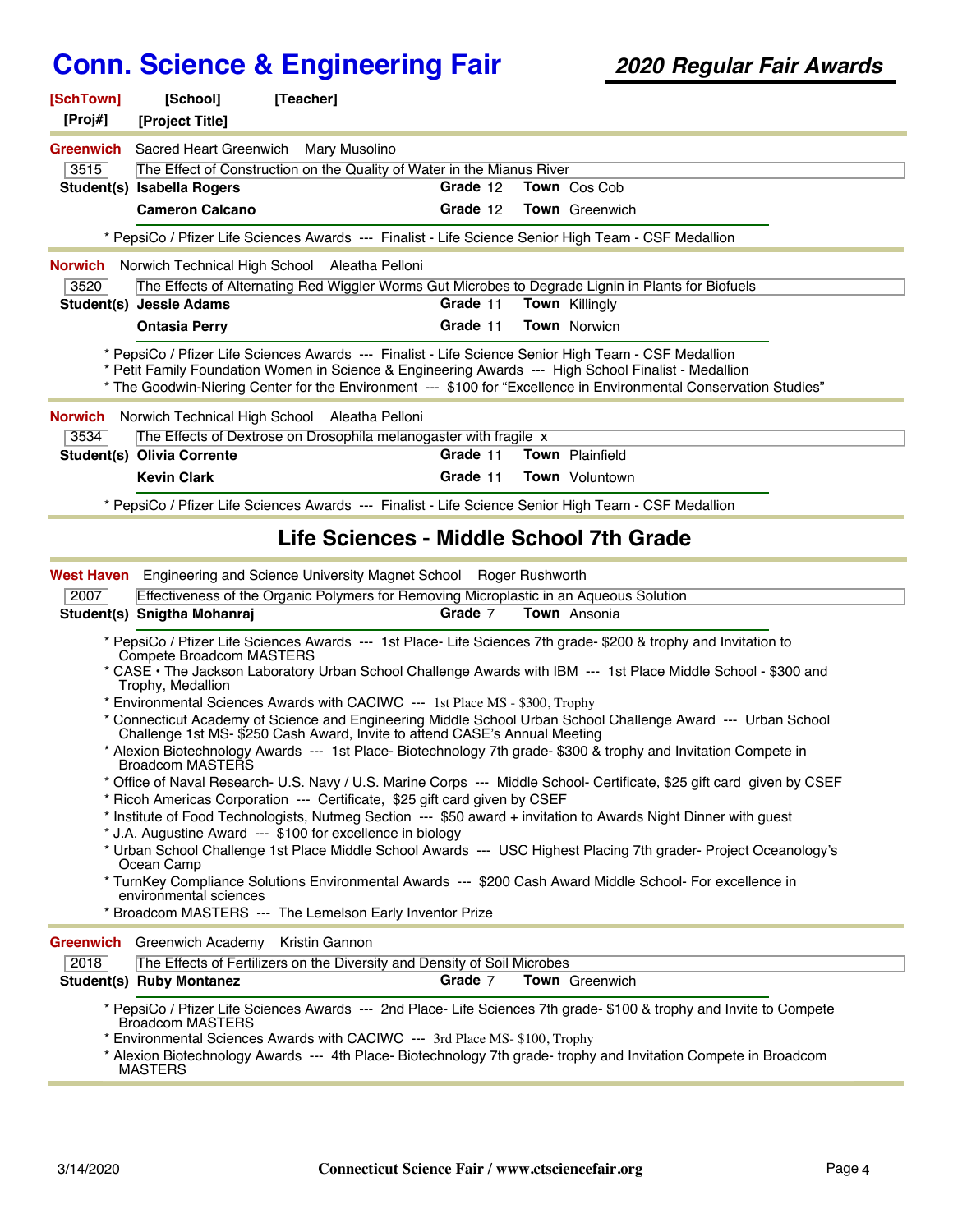| [SchTown]<br>[Proj#] | [School]<br>[Project Title]                                    | [Teacher]                                                                                                                                                                                                                                                                                                                                                                 |         |                                                                                                                                                                                                                                             |  |
|----------------------|----------------------------------------------------------------|---------------------------------------------------------------------------------------------------------------------------------------------------------------------------------------------------------------------------------------------------------------------------------------------------------------------------------------------------------------------------|---------|---------------------------------------------------------------------------------------------------------------------------------------------------------------------------------------------------------------------------------------------|--|
| <b>Danbury</b>       | Saint Joseph School Jennifer Reilly                            |                                                                                                                                                                                                                                                                                                                                                                           |         |                                                                                                                                                                                                                                             |  |
| 2014                 | Beverage Stains on Teeth                                       |                                                                                                                                                                                                                                                                                                                                                                           |         |                                                                                                                                                                                                                                             |  |
|                      | <b>Student(s) Charles Doran</b>                                |                                                                                                                                                                                                                                                                                                                                                                           | Grade 7 | Town Danbury                                                                                                                                                                                                                                |  |
|                      | <b>Broadcom MASTERS</b>                                        |                                                                                                                                                                                                                                                                                                                                                                           |         | * PepsiCo / Pfizer Life Sciences Awards --- 3rd Place- Life Sciences 7th grade- \$100 & trophy and Invite to Compete                                                                                                                        |  |
|                      |                                                                | <b>New Haven</b> Celentano Magnet School Ashley Mulligan                                                                                                                                                                                                                                                                                                                  |         |                                                                                                                                                                                                                                             |  |
| 2026                 |                                                                | Correlation Between Fertilizer Use and Grass Growth                                                                                                                                                                                                                                                                                                                       |         |                                                                                                                                                                                                                                             |  |
|                      | <b>Student(s) Nurializ Torres</b>                              |                                                                                                                                                                                                                                                                                                                                                                           | Grade 7 | Town New Haven                                                                                                                                                                                                                              |  |
|                      | <b>Broadcom MASTERS</b>                                        | * Alexion Biotechnology Awards --- Finalist - Biotechnology 7h grade - CSF Medallion                                                                                                                                                                                                                                                                                      |         | * PepsiCo / Pfizer Life Sciences Awards --- 4th Place- Life Sciences 7th grade- trophy and Invitation Compete in                                                                                                                            |  |
|                      | <b>Pawcatuck</b> St. Michael School                            | Mrs. Anna-Helene Grossomanides                                                                                                                                                                                                                                                                                                                                            |         |                                                                                                                                                                                                                                             |  |
| 2029                 |                                                                | Showdown of the Sugars: The Effect of Sugar Substitutes on Yeast Growth                                                                                                                                                                                                                                                                                                   |         |                                                                                                                                                                                                                                             |  |
|                      | <b>Student(s) Emerson Baltrukonis</b>                          |                                                                                                                                                                                                                                                                                                                                                                           | Grade 7 | <b>Town</b> Pawcatuck                                                                                                                                                                                                                       |  |
|                      | project                                                        | * PepsiCo / Pfizer Life Sciences Awards --- 5rd Place- Life Sciences 7th grade- trophy                                                                                                                                                                                                                                                                                    |         | * Sister Mary Christine Life Sciences Award --- \$100 for excellence in the life sciences by a catholic middle school                                                                                                                       |  |
| <b>Bridgeport</b>    |                                                                | Multicultural Magnet School Mrs. Corina Starn                                                                                                                                                                                                                                                                                                                             |         |                                                                                                                                                                                                                                             |  |
| 2006                 | <b>HUMIDITY IMPACT</b>                                         |                                                                                                                                                                                                                                                                                                                                                                           |         |                                                                                                                                                                                                                                             |  |
|                      | Student(s) Sofia Atehortua                                     |                                                                                                                                                                                                                                                                                                                                                                           | Grade 7 | Town Bridgeport                                                                                                                                                                                                                             |  |
|                      |                                                                | * PepsiCo / Pfizer Life Sciences Awards --- Finalist - Life Sciences 7th grade - CSF Medallion<br>* American Meteorological Society --- Certificate & \$25 gift card given by CSEF                                                                                                                                                                                        |         |                                                                                                                                                                                                                                             |  |
| <b>Hartford</b>      | Environmental Sciences Magnet School                           | Mrs Hays                                                                                                                                                                                                                                                                                                                                                                  |         |                                                                                                                                                                                                                                             |  |
| 2012                 | Now You Sea It<br>Student(s) Isabella D'Agostino               |                                                                                                                                                                                                                                                                                                                                                                           | Grade 7 | <b>Town</b> New Britain                                                                                                                                                                                                                     |  |
|                      |                                                                | * PepsiCo / Pfizer Life Sciences Awards --- Finalist - Life Sciences 7th grade - CSF Medallion<br>* American Meteorological Society --- Certificate & \$25 gift card given by CSEF<br>* Association for Women Geoscientists --- Certificate & \$25 gift card given by CSEF<br>* Project Oceanology --- Individual - 1 Ocean Camp slot + T-Shirt & cap, First Place Junior |         | * Schoepfer Award for Excellence in Local Aquatic Science --- For excellence in a local water quality study, \$100 cash                                                                                                                     |  |
| <b>Forestville</b>   | St. Matthew School Miss Persichetti                            |                                                                                                                                                                                                                                                                                                                                                                           |         |                                                                                                                                                                                                                                             |  |
| 2024                 | Does age affect memory?                                        |                                                                                                                                                                                                                                                                                                                                                                           |         |                                                                                                                                                                                                                                             |  |
|                      | Student(s) Victoria Matkowski                                  |                                                                                                                                                                                                                                                                                                                                                                           | Grade 7 | Town Bristol                                                                                                                                                                                                                                |  |
|                      |                                                                | * PepsiCo / Pfizer Life Sciences Awards --- Finalist - Life Sciences 7th grade - CSF Medallion                                                                                                                                                                                                                                                                            |         |                                                                                                                                                                                                                                             |  |
|                      |                                                                | Life Sciences - Middle School 8th Grade                                                                                                                                                                                                                                                                                                                                   |         |                                                                                                                                                                                                                                             |  |
| <b>Canton</b>        | Canton Middle School Ashley LaPane                             |                                                                                                                                                                                                                                                                                                                                                                           |         |                                                                                                                                                                                                                                             |  |
| 2501                 |                                                                | Concentration of Microplastics in Four Farmington River Locations                                                                                                                                                                                                                                                                                                         |         |                                                                                                                                                                                                                                             |  |
|                      | <b>Student(s) Lauren Marze</b>                                 |                                                                                                                                                                                                                                                                                                                                                                           | Grade 8 | Town Canton                                                                                                                                                                                                                                 |  |
|                      | <b>Broadcom MASTERS</b>                                        | * Environmental Sciences Awards with CACIWC --- 2nd Place MS-\$200, Trophy                                                                                                                                                                                                                                                                                                |         | * PepsiCo / Pfizer Life Sciences Awards --- 1st Place- Life Sciences 8th grade- \$300 & trophy and Invite to Compete<br>* Connecticut Science Teachers Association's Marty Tafel Student Research Award --- Life Sciences 8th Grade - \$500 |  |
|                      | and invite to CSTA Award Banquet<br>Middle School Phys Science |                                                                                                                                                                                                                                                                                                                                                                           |         | * Talcott Mountain Science Center & Academy --- Founder's Award - \$450 Saturday Mentorship Course at TMSC -                                                                                                                                |  |
|                      | Junior & T-Shirt                                               |                                                                                                                                                                                                                                                                                                                                                                           |         | * Southeastern New England Marine Educators (SENEME) --- \$100 award and membership in SENEME - 1st Place                                                                                                                                   |  |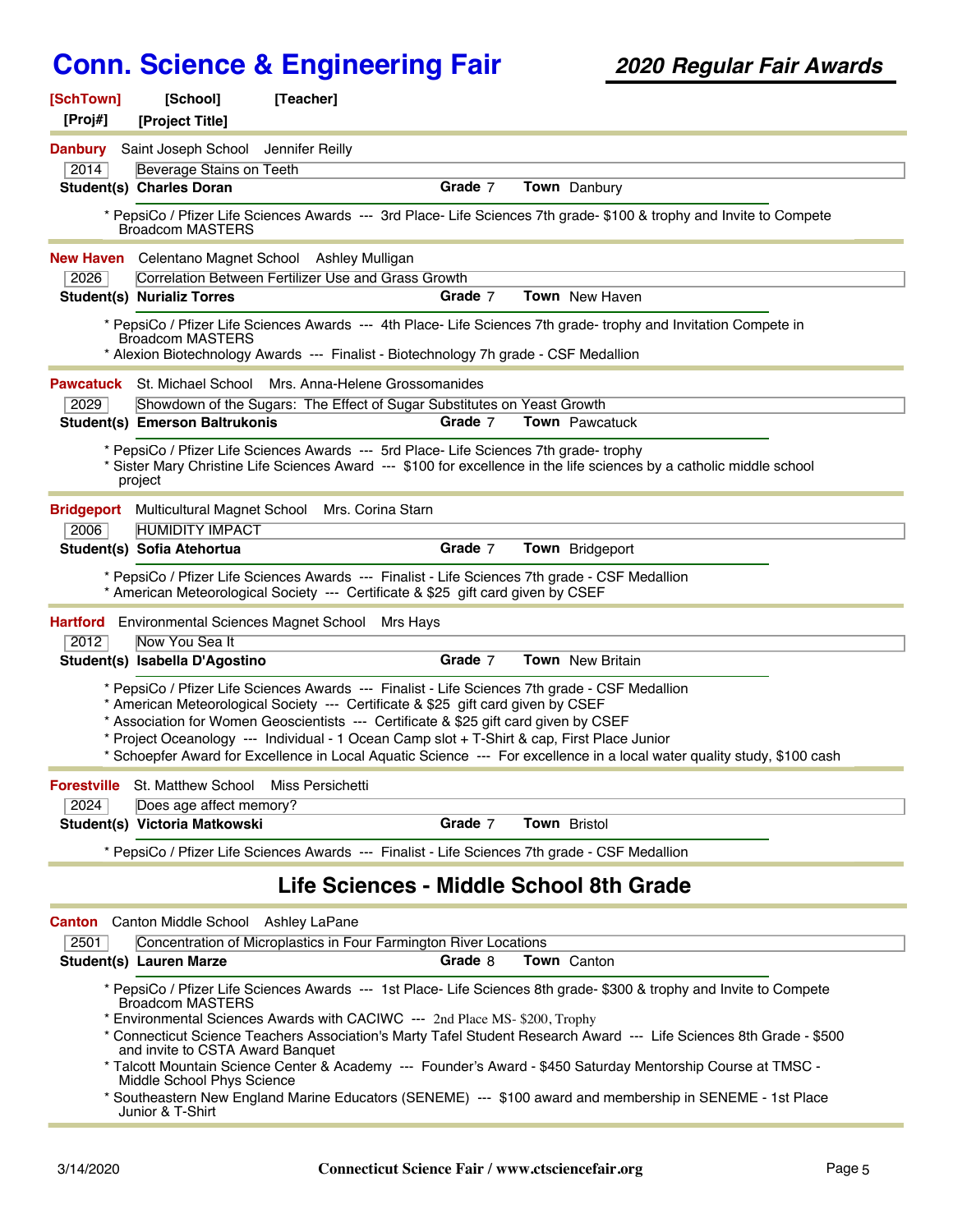| [SchTown]<br>[Proj#] | [School]                                     | [Teacher]                                                                                                                                                      |         |                                                                                                                      |
|----------------------|----------------------------------------------|----------------------------------------------------------------------------------------------------------------------------------------------------------------|---------|----------------------------------------------------------------------------------------------------------------------|
|                      | [Project Title]                              |                                                                                                                                                                |         |                                                                                                                      |
| <b>Danbury</b>       |                                              | Westside Middle School Academy Jonathan Neuhausel                                                                                                              |         |                                                                                                                      |
| 2515                 | Student(s) Kaitlyn Salvatore                 | The Effect of Habitat Loss on a Cockroaches Stress and Well Being                                                                                              | Grade 8 | Town Danbury                                                                                                         |
|                      |                                              |                                                                                                                                                                |         |                                                                                                                      |
|                      | <b>Broadcom MASTERS</b>                      |                                                                                                                                                                |         | * PepsiCo / Pfizer Life Sciences Awards --- 2nd Place- Life Sciences 8th grade- \$200 & trophy and Invite to Compete |
|                      |                                              |                                                                                                                                                                |         | * Petit Family Foundation Women in Science & Engineering Awards --- 1st Place- Middle School \$300 / trophy          |
|                      |                                              |                                                                                                                                                                |         | * CASE • The Jackson Laboratory Urban School Challenge Awards with IBM --- 3rd Place Middle School - \$100 and       |
|                      | Trophy, Medallion                            |                                                                                                                                                                |         | * Alexion Biotechnology Awards --- 1st Place- Biotechnology 8th grade- \$300 & trophy and Invitation Compete in      |
|                      | Broadcom MASTERS                             |                                                                                                                                                                |         |                                                                                                                      |
| <b>Danbury</b>       |                                              | Westside Middle School Academy Jonathan Neuhausel                                                                                                              |         |                                                                                                                      |
| 2527                 |                                              |                                                                                                                                                                |         | Kombucha SCOBY Infused Hydrogels as a Natural Bandaid Stopping the Growth of Escherichia coli                        |
|                      | Student(s) Ella Brown                        |                                                                                                                                                                | Grade 8 | <b>Town</b> Danbury                                                                                                  |
|                      | <b>Broadcom MASTERS</b>                      |                                                                                                                                                                |         | * PepsiCo / Pfizer Life Sciences Awards --- 3rd Place- Life Sciences 8th grade- \$100 & trophy and Invite to Compete |
|                      |                                              |                                                                                                                                                                |         | * CASE • The Jackson Laboratory Urban School Challenge Awards with IBM --- Middle School Finalist - Medallion        |
|                      | Broadcom MASTERS                             |                                                                                                                                                                |         | * Alexion Biotechnology Awards --- 2nd Place- Biotechnology 8th grade- \$200 & trophy and Invitation Compete in      |
|                      |                                              |                                                                                                                                                                |         | * Meyerand Young Woman Scientist Awards --- \$300 cash - Middle School Life Sciences                                 |
| <b>Danbury</b>       |                                              | Westside Middle School Academy Jonathan Neuhausel                                                                                                              |         |                                                                                                                      |
| 2502                 |                                              | Tumor Suppression of Agrobacterium tumefaciens in Daucus carota                                                                                                |         |                                                                                                                      |
|                      | Student(s) Maria Eduarda Sousa               |                                                                                                                                                                | Grade 8 | Town Danbury                                                                                                         |
|                      |                                              |                                                                                                                                                                |         | * PepsiCo / Pfizer Life Sciences Awards --- 4th Place- Life Sciences 8th grade- trophy and Invitation Compete in     |
|                      | <b>Broadcom MASTERS</b>                      |                                                                                                                                                                |         | * CASE • The Jackson Laboratory Urban School Challenge Awards with IBM --- Middle School Finalist - Medallion        |
|                      |                                              | * Alexion Biotechnology Awards --- 5th Place- Biotechnology 8th grade- trophy                                                                                  |         |                                                                                                                      |
|                      | <b>Washington</b> Rumsey Hall Liz Butler     |                                                                                                                                                                |         |                                                                                                                      |
| 2512                 |                                              | A Heart Rate Monitor to Predict Autistic Meltdowns                                                                                                             |         |                                                                                                                      |
|                      | <b>Student(s) Junting Wang</b>               |                                                                                                                                                                | Grade 8 | <b>Town</b> Washingtin Depot                                                                                         |
|                      |                                              |                                                                                                                                                                |         |                                                                                                                      |
|                      |                                              | * PepsiCo / Pfizer Life Sciences Awards --- 5th Place- Life Sciences 8th grade- trophy<br>* Computer Science Awards --- 3rd Place Middle School- \$100, Trophy |         |                                                                                                                      |
|                      |                                              | * Alexion Biotechnology Awards --- Finalist - Biotechnology 8th grade - CSF Medallion                                                                          |         |                                                                                                                      |
|                      |                                              | * IEEE, Connecticut Section --- \$100 Honorable Mention                                                                                                        |         |                                                                                                                      |
|                      |                                              | STEM and Design summer camp, \$50 cash if cannot attend camp. Certificate.                                                                                     |         | Robotics And Beyond --- Middle School- For excellence in engineering design; \$200 toward Robotics And Beyond        |
| <b>Danbury</b>       |                                              | Westside Middle School Academy Jonathan Neuhausel                                                                                                              |         |                                                                                                                      |
| 2510                 |                                              |                                                                                                                                                                |         | Testing Escherichia coli's Resistance to Different Dilutions of Bacteriophage Coliphage T4 and Coliphage T4R         |
|                      | Student(s) Sabrina Serpa-Smith               |                                                                                                                                                                | Grade 8 | <b>Town</b> danbury                                                                                                  |
|                      |                                              |                                                                                                                                                                |         | * PepsiCo / Pfizer Life Sciences Awards --- Finalist - Life Sciences 8th grade - CSF Medallion                       |
|                      |                                              |                                                                                                                                                                |         | Life Sciences - Middle School Teams                                                                                  |
| Wilton               | Middlebrook Middle School                    | Ms. Garcia                                                                                                                                                     |         |                                                                                                                      |
| 1014                 | <b>Effects of Fertilizer on Algae Growth</b> |                                                                                                                                                                |         |                                                                                                                      |
|                      | <b>Student(s) Illeas Paschalidis</b>         |                                                                                                                                                                | Grade 8 | Town Wilton                                                                                                          |
|                      | <b>Shawn Gregory</b>                         |                                                                                                                                                                | Grade 8 | <b>Town Wilton</b>                                                                                                   |
|                      |                                              |                                                                                                                                                                |         | * PepsiCo / Pfizer Life Sciences Awards --- 1st Place- Life Sciences MS Team- \$100 each & trophy and Invite to      |
|                      | Compete Broadcom MASTERS                     |                                                                                                                                                                |         | * Alexion Biotechnology Awards --- 4th Place- Biotechnology 8th grade- trophy and Invitation Compete in Broadcom     |
|                      | <b>MASTERS</b>                               |                                                                                                                                                                |         |                                                                                                                      |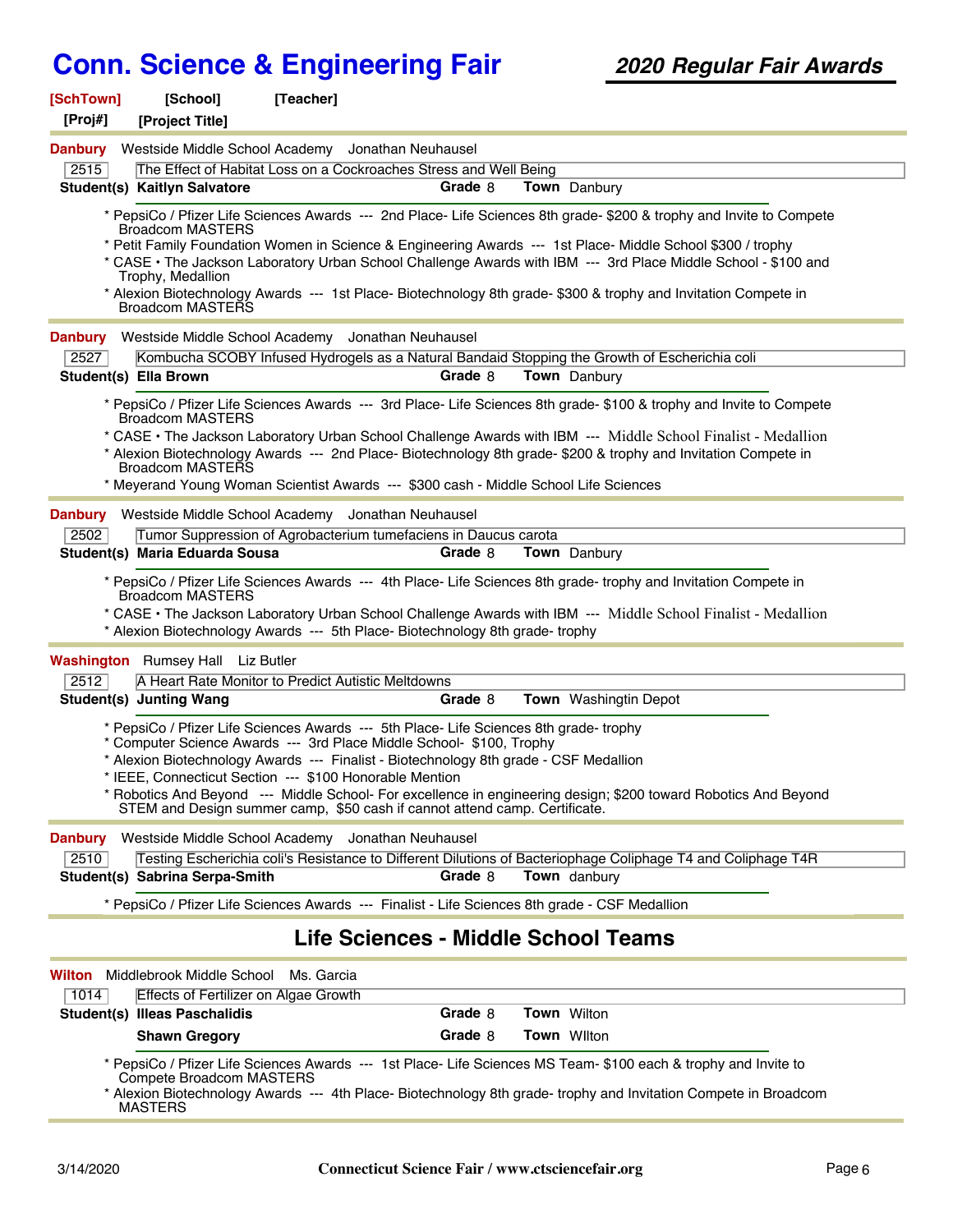| [SchTown]<br>[Proj#] | [School]<br>[Project Title]           | [Teacher]                                                                                     |                         |                                                                                                                                                                                                                                                                                                                                                                                                                                                                           |
|----------------------|---------------------------------------|-----------------------------------------------------------------------------------------------|-------------------------|---------------------------------------------------------------------------------------------------------------------------------------------------------------------------------------------------------------------------------------------------------------------------------------------------------------------------------------------------------------------------------------------------------------------------------------------------------------------------|
|                      | <b>Enfield</b> Chiaravale Academy     | <b>Timothy Coleman</b>                                                                        |                         |                                                                                                                                                                                                                                                                                                                                                                                                                                                                           |
| 1005                 |                                       | Using Charcoal as a Fertilizer Supplement                                                     |                         |                                                                                                                                                                                                                                                                                                                                                                                                                                                                           |
|                      | Student(s) Joella Asapokhai           |                                                                                               | Grade 7                 | <b>Town</b> South Windsor                                                                                                                                                                                                                                                                                                                                                                                                                                                 |
|                      | <b>Alexandria Croal</b>               |                                                                                               | Grade 7                 | <b>Town</b> Enfield                                                                                                                                                                                                                                                                                                                                                                                                                                                       |
|                      | <b>Jordan Roy</b>                     |                                                                                               | Grade 7                 | <b>Town</b> Enfield                                                                                                                                                                                                                                                                                                                                                                                                                                                       |
|                      | Compete Broadcom MASTERS              | * Ricoh Americas Corporation --- Certificate, \$25 gift card given by CSEF                    |                         | * PepsiCo / Pfizer Life Sciences Awards --- 2nd Place- Life Sciences MS Team- \$100 each & trophy and Invite                                                                                                                                                                                                                                                                                                                                                              |
| <b>Meriden</b>       | Thomas Edison Middle School           | Caitlin Lombardi                                                                              |                         |                                                                                                                                                                                                                                                                                                                                                                                                                                                                           |
| 1001                 | <b>Sliding Soil</b>                   |                                                                                               |                         |                                                                                                                                                                                                                                                                                                                                                                                                                                                                           |
|                      | Student(s) Jacie Carrero              |                                                                                               | Grade 7                 | <b>Town</b> Meriden                                                                                                                                                                                                                                                                                                                                                                                                                                                       |
|                      | <b>Faith Rose</b>                     |                                                                                               | Grade 7                 | Town Waterbury                                                                                                                                                                                                                                                                                                                                                                                                                                                            |
|                      | <b>Grace Rose</b>                     |                                                                                               | Grade 7                 | Town Waterbury                                                                                                                                                                                                                                                                                                                                                                                                                                                            |
|                      | <b>Broadcom MASTERS</b>               |                                                                                               |                         | * PepsiCo / Pfizer Life Sciences Awards --- 3rd Place- Life Sciences MS Team- trophy and Invite to Compete                                                                                                                                                                                                                                                                                                                                                                |
| West Haven           |                                       | Engineering and Science University Magnet School Roger Rush worth                             |                         |                                                                                                                                                                                                                                                                                                                                                                                                                                                                           |
| 1020                 |                                       | How different genres of Music affect focus and memory.                                        |                         |                                                                                                                                                                                                                                                                                                                                                                                                                                                                           |
|                      | <b>Student(s) Henry Rugemer</b>       |                                                                                               | Grade 8                 | <b>Town</b> New Haven                                                                                                                                                                                                                                                                                                                                                                                                                                                     |
|                      | jack jessen                           |                                                                                               | Grade 8                 | <b>Town</b> New haven                                                                                                                                                                                                                                                                                                                                                                                                                                                     |
|                      |                                       |                                                                                               |                         | * PepsiCo / Pfizer Life Sciences Awards --- Finalist - Life Sciences Middle School Team - CSF Medallion                                                                                                                                                                                                                                                                                                                                                                   |
|                      |                                       | <b>Physical Sciences - High School Individual</b>                                             |                         |                                                                                                                                                                                                                                                                                                                                                                                                                                                                           |
|                      |                                       | <b>Woodbridge</b> Amity Regional High School Catherine Piscitelli                             |                         |                                                                                                                                                                                                                                                                                                                                                                                                                                                                           |
| 6036                 |                                       |                                                                                               |                         | Using an Automated Coating System to Optimize Nitric Oxide Release Patterns of Antibacterial Catheters                                                                                                                                                                                                                                                                                                                                                                    |
|                      | Student(s) Abigail Slanski            |                                                                                               | Grade 12                | <b>Town</b> Woodbridge                                                                                                                                                                                                                                                                                                                                                                                                                                                    |
|                      |                                       | Physical Sciences 1st HS \$1,000, Solid Silver Medal of Excellence, Invite to CASE Annual Mtg |                         | * Lockheed Martin Physical Sciences Awards --- 1st Place - Physical Sciences Senior High Individual - \$500 & Plaque<br>* H. Joseph Gerber Award of Excellence presented by the Connecticut Academy of Science and Engineering ---                                                                                                                                                                                                                                        |
| Greenwich            |                                       | Greenwich High School Andrew Bramante                                                         |                         |                                                                                                                                                                                                                                                                                                                                                                                                                                                                           |
| 6035                 |                                       |                                                                                               |                         | Enhancement of a Flow-Through, Solar Water Disinfection System using Combined UV/Riboflavin Photocatalytic Treatment                                                                                                                                                                                                                                                                                                                                                      |
|                      | Student(s) Colin Speaker              |                                                                                               | Grade 11                | Town Greenwich                                                                                                                                                                                                                                                                                                                                                                                                                                                            |
|                      |                                       |                                                                                               |                         | * Lockheed Martin Physical Sciences Awards --- 2nd Place- Physical Sciences Senior High Individual - \$300 & Plaque                                                                                                                                                                                                                                                                                                                                                       |
| Greenwich            |                                       | Greenwich High School Andrew Bramante                                                         |                         |                                                                                                                                                                                                                                                                                                                                                                                                                                                                           |
| 6091                 |                                       |                                                                                               |                         | Incorporation of TiO 2 -Ag Nanostructures into LDPE Bags, to Create an Antifungal Plastic Wrap to Reduce Food Waste                                                                                                                                                                                                                                                                                                                                                       |
|                      | Student(s) Alexandra Mark             |                                                                                               | Grade 12 Town Greenwich |                                                                                                                                                                                                                                                                                                                                                                                                                                                                           |
|                      |                                       | * Collins Aerospace Engineering Awards --- Finalist - Engineering High School - CSF Medallion |                         | * Lockheed Martin Physical Sciences Awards --- 3rd Place- Physical Sciences Senior High Individual - \$200 & Plaque                                                                                                                                                                                                                                                                                                                                                       |
| <b>Greenwich</b>     |                                       | Greenwich High School Andrew Bramante                                                         |                         |                                                                                                                                                                                                                                                                                                                                                                                                                                                                           |
| 6072                 |                                       |                                                                                               |                         | Creation of a CO2-free Energy via a Solar-Powered Cu2O Nanowire Microbial - Algae Photosynthetic Bioreactor                                                                                                                                                                                                                                                                                                                                                               |
|                      | Student(s) Madeline Minichetti        |                                                                                               | Grade 9                 | Town Greenwich                                                                                                                                                                                                                                                                                                                                                                                                                                                            |
|                      | sustainable energy<br>\$75 cash award |                                                                                               |                         | * Lockheed Martin Physical Sciences Awards --- 4th Place- Physical Sciences Senior High Individual - Plaque<br>* United Technologies Corporation Awards --- \$500 in UTC Common Stock, Plaque, Backpack, and Annual Report<br>* Constellation, an Exelon Company --- 1st: \$150.00 Cash - Grade 9 - 12: For Excellence in clean renewable /<br>* MIT Club of Hartford K-12 Initiative --- For excellence in science & technology of energy related research, high school, |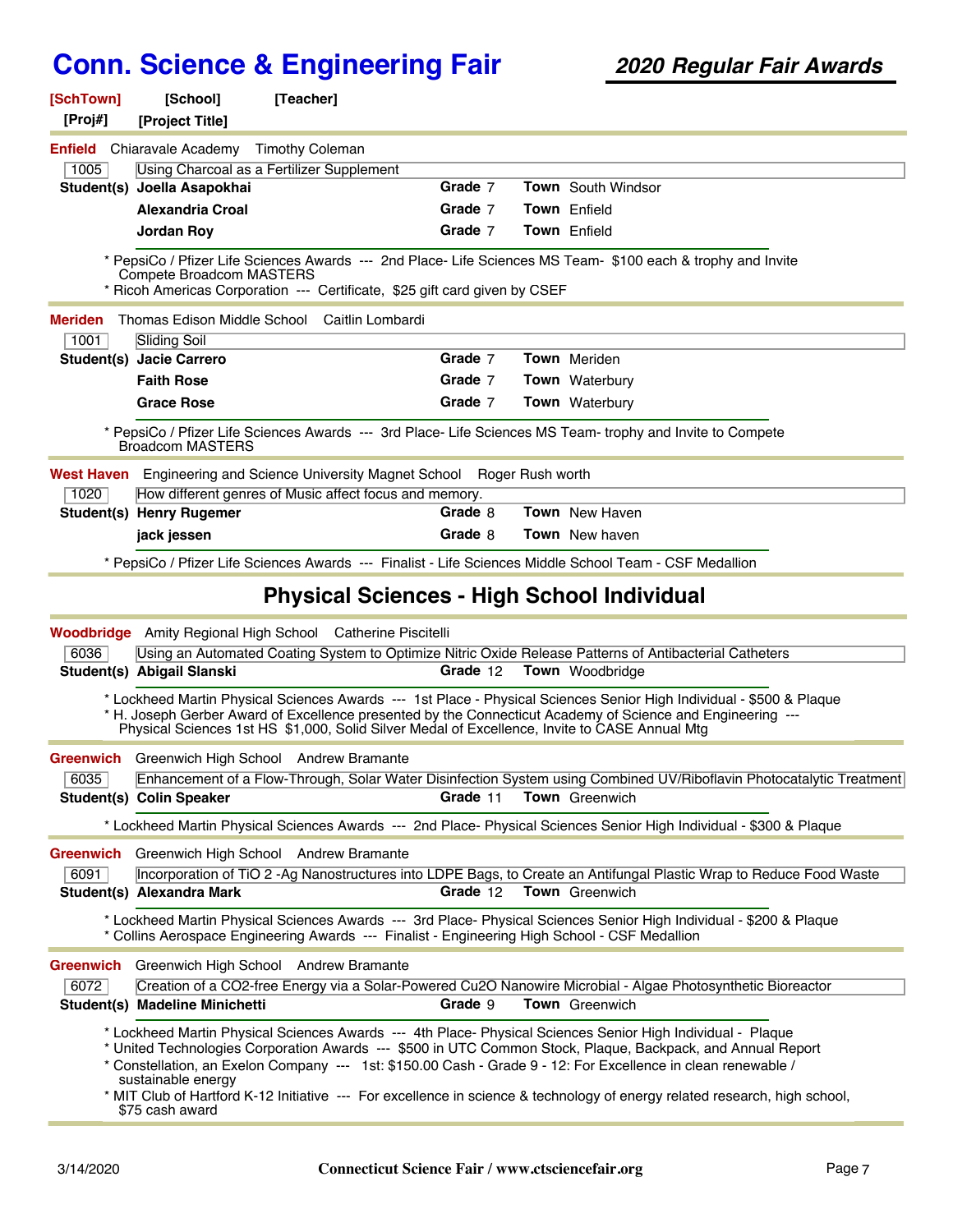| [SchTown]<br>[Proj#] | [School]<br>[Project Title]                          | [Teacher]                                                                   |                    |                                                                                                                                                                                                                                                                                                                                                     |
|----------------------|------------------------------------------------------|-----------------------------------------------------------------------------|--------------------|-----------------------------------------------------------------------------------------------------------------------------------------------------------------------------------------------------------------------------------------------------------------------------------------------------------------------------------------------------|
| <b>Stamford</b>      | King School Victoria Schulman                        |                                                                             |                    |                                                                                                                                                                                                                                                                                                                                                     |
| 6001                 |                                                      |                                                                             |                    | Temperature Dependence of the Electrochemical Conversion of Methane to Methanol                                                                                                                                                                                                                                                                     |
|                      | Student(s) Samuel Hillenmeyer                        |                                                                             | Grade 11           | <b>Town</b> Stamford                                                                                                                                                                                                                                                                                                                                |
|                      |                                                      |                                                                             |                    | * Lockheed Martin Physical Sciences Awards --- 5th Place- Physical Sciences Senior High Individual - Plaque                                                                                                                                                                                                                                         |
| <b>Danbury</b>       | Immaculate High School Daniel Baluha                 |                                                                             |                    |                                                                                                                                                                                                                                                                                                                                                     |
| 6013                 |                                                      | Effective Removal of Systemic Pesticides from Fresh Fruits                  |                    |                                                                                                                                                                                                                                                                                                                                                     |
|                      | <b>Student(s) Elias Haddad</b>                       |                                                                             | Grade 11           | Town Danbury                                                                                                                                                                                                                                                                                                                                        |
|                      |                                                      |                                                                             |                    |                                                                                                                                                                                                                                                                                                                                                     |
|                      | Technology, \$27,000                                 |                                                                             |                    | * Lockheed Martin Physical Sciences Awards --- Finalist - Physical Sciences Senior High - CSF Medallion<br>* University of Hartford Scholarships --- University of Hartford Scholarship- For Excellence in Engineering, or                                                                                                                          |
| Hamden               |                                                      | Sacred Heart Academy Dr. Sibani Sengupta                                    |                    |                                                                                                                                                                                                                                                                                                                                                     |
| 6018                 |                                                      | Oil Spill Management Using Plant Products                                   |                    |                                                                                                                                                                                                                                                                                                                                                     |
|                      | Student(s) Mehr Chhatre                              |                                                                             | Grade 10           | Town Hamden                                                                                                                                                                                                                                                                                                                                         |
|                      |                                                      |                                                                             |                    | * Lockheed Martin Physical Sciences Awards --- Finalist - Physical Sciences Senior High - CSF Medallion                                                                                                                                                                                                                                             |
|                      |                                                      | <b>Greenwich</b> Greenwich High School Andrew Bramante                      |                    |                                                                                                                                                                                                                                                                                                                                                     |
| 6059                 |                                                      |                                                                             |                    | Scale-up of Water-Splitting Hydrogen Production Using Piezo-Electrochemical Nanostructures and Ambient Processes                                                                                                                                                                                                                                    |
|                      | <b>Student(s) Zachary Mester</b>                     |                                                                             | Grade 12           | Town Cos Cob                                                                                                                                                                                                                                                                                                                                        |
| Greenwich<br>6066    | \$100                                                | Greenwich High School Andrew Bramante                                       |                    | * United Technologies Corporation Awards --- \$500 in UTC Common Stock, Plaque, Backpack, and Annual Report<br>* MTU Aero Engines North America, Inc. --- MTU Aero Engines Mechanical Engineering Applied Principles Award -<br>Development of a Superhydrophobic Coating for Vehicular Surfaces to Promote Spontaneous Water Droplet Trampolining, |
|                      |                                                      | Repulsion, and Reduced Icing Tendencies at Normal Pressures                 |                    |                                                                                                                                                                                                                                                                                                                                                     |
|                      | Student(s) Chiara Rissola                            |                                                                             | Grade 11           | Town Old Greenwich                                                                                                                                                                                                                                                                                                                                  |
|                      | <b>ONR</b>                                           |                                                                             |                    | * Lockheed Martin Physical Sciences Awards --- Finalist - Physical Sciences Senior High - CSF Medallion<br>* Collins Aerospace Engineering Awards --- Finalist - Engineering High School - CSF Medallion<br>* Office of Naval Research- U.S. Navy / U.S. Marine Corps --- High School- Certificate, \$75.00 gift certificate given by               |
|                      | <b>Darien</b> Darien High School Christine Leventhal |                                                                             |                    |                                                                                                                                                                                                                                                                                                                                                     |
| 6083                 | meta-analysis of available literature                |                                                                             |                    | Minimally invasive pancreatoduodenectomy versus open pancreatoduodenectomy in the current era: systematic review and                                                                                                                                                                                                                                |
|                      | Student(s) Ethan Zhang                               |                                                                             | Grade 11           | Town Darien                                                                                                                                                                                                                                                                                                                                         |
|                      |                                                      |                                                                             |                    | * Lockheed Martin Physical Sciences Awards --- Finalist - Physical Sciences Senior High - CSF Medallion                                                                                                                                                                                                                                             |
|                      |                                                      |                                                                             |                    | <b>Physical Sciences - High School Teams</b>                                                                                                                                                                                                                                                                                                        |
| Windsor              | Academy of Aerospace and Engineering                 |                                                                             | Michelle Bellinger |                                                                                                                                                                                                                                                                                                                                                     |
| 6517                 |                                                      | Cyber Attack Identification in the Electric Power Grid by Anomaly Detection |                    |                                                                                                                                                                                                                                                                                                                                                     |
|                      | <b>Student(s) Trevor Brunette</b>                    |                                                                             | Grade 12           | Town Glastonbury                                                                                                                                                                                                                                                                                                                                    |
|                      | <b>Christopher Reed</b>                              |                                                                             | Grade 12           | Town Enfield                                                                                                                                                                                                                                                                                                                                        |
|                      |                                                      | * IEEE, Connecticut Section --- \$100 Honorable Mention                     |                    | * Lockheed Martin Physical Sciences Awards --- 1st Place- Physical Sciences Senior High Team- \$500 (split) & Plaque<br>* Frank J. Link Family Award for Energy Related Research --- Frank J. Link Award for Energy Related Research - \$50                                                                                                         |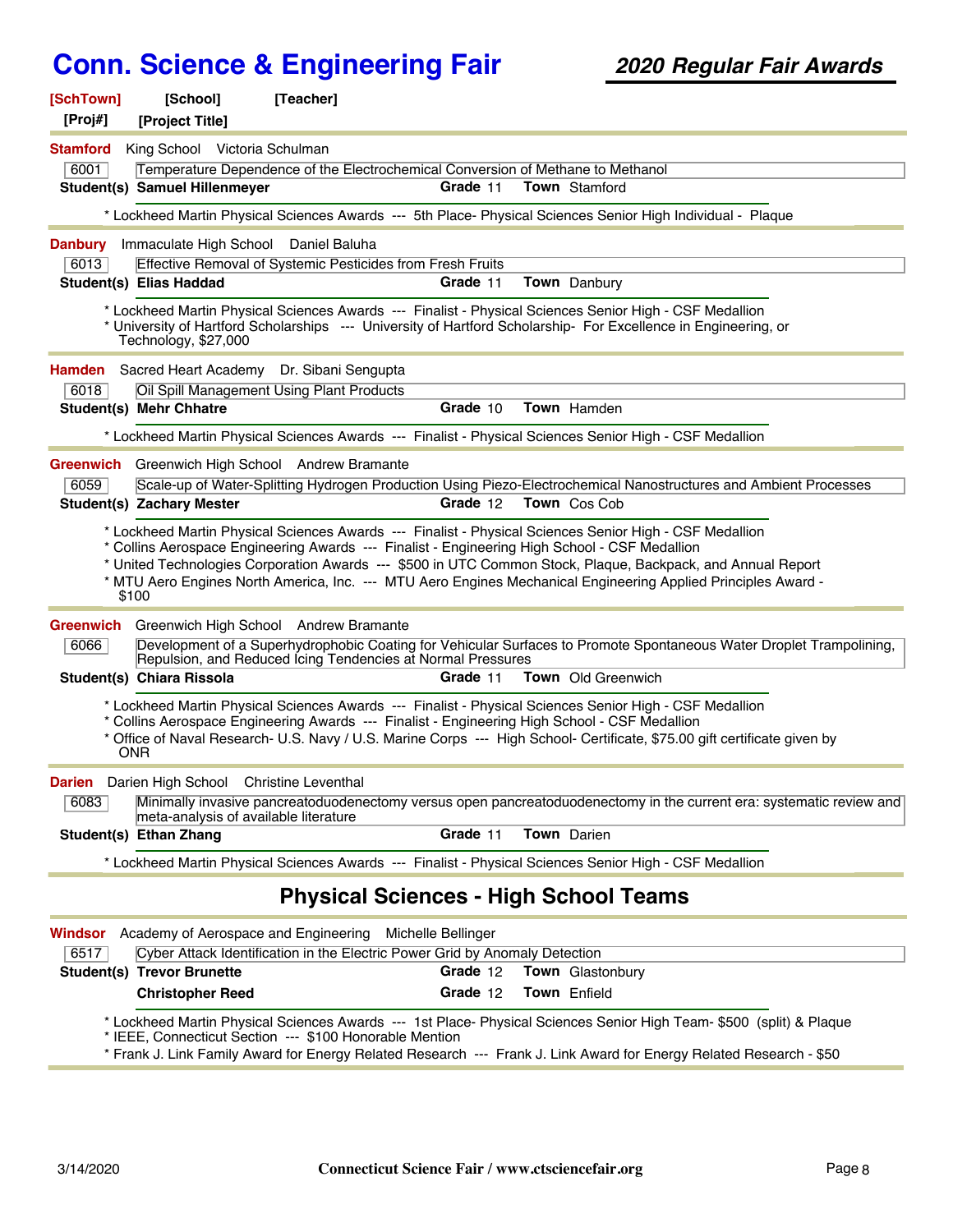#### **[SchTown] [School] [Teacher] [Proj#] [Project Title]** 6509 Optimization of Energy Production through Active Augmentation of Hydro-Turbine Body and Blade Design. **Windsor** Academy of Aerospace and Engineering Dr. Michelle Bellinger **Student(s) Avaneesh Sathish Grade** 12 **Town** South Windsor **Nikhlesh Sivakumar Grade** 12 **Town** Rocky Hill \* Lockheed Martin Physical Sciences Awards --- 2nd Place- Physical Sciences Senior High Team- \$300(split) & Plaque \* CASE • The Jackson Laboratory Urban School Challenge Awards with IBM --- 2nd Place High School - \$400 and Plaque, Medallion \* Applied Technology Awards --- 3rd Place High School - \$ 200 and Plaque, Medallion \* GENIUS Olympiad --- GENIUS Olympiad Competition for HS Environmental, Energy, Ecology, or Biodiversity Project \* Connecticut Invention Convention "Next Step Inventors" --- Next Step Inventor Trophy & Invitation to compete at the 2020 Invention Convention, May 2 6510 Desalination and Purification of Seawater using Solar-Powered Electrodialysis **Greenwich** Brunswick School Dana Montanez **Student(s) Gregory Kapp Grade** 10 **Town** Greenwich **Michael Montgomery Grade** 10 **Town** Greenwich \* Lockheed Martin Physical Sciences Awards --- 3rd Place - Physical Sciences Senior High Team - Plaque **Physical Sciences - Middle School 7th Grade** 5007 Dampening, Quantifying, and Recording Tremor **Avon** Talcott Mountain Academy Mr John Pellino **Student(s) Ariana Pourkavoos Grade** 7 **Town** Avon \* Lockheed Martin Physical Sciences Awards --- 1st Place- Physical Sciences 7th Grade Ind. - \$200 & trophy, invite to compete Broadcom MASTERS \* Petit Family Foundation Women in Science & Engineering Awards --- 3rd Place- Middle Schools- \$100 / trophy \* Alexion Biotechnology Awards --- 2nd Place- Biotechnology 7th grade- \$200 & trophy and Invitation Compete in Broadcom MASTERS \* Milton Fisher Science Fair Award for Innovation and Creativity --- For Excellence in Creativity and Innovation by a Middle School student, \$100 cash \* Meyerand Young Woman Scientist Awards --- \$300 cash - Middle School, Physical Sciences \* John S. Kendall Memorial Awards --- \$300 John S. Kendall Award for Excellence In Mechanical Engineering - Middle School 5023 Developing a Novel Eco-Friendly System that Recovers Wasted Thermal and Kinetic Energy From a Dryer Exhaust **Windsor** Madina Academy Mr.Timothy Coleman **Student(s) Tasneem Zoghol <b>Grade** 7 **Town** Enfield \* Lockheed Martin Physical Sciences Awards --- 2nd Place- Physical Sciences 7th Grade Ind. - \$100 & trophy, invite to compete Broadcom MASTERS \* Office of Naval Research- U.S. Navy / U.S. Marine Corps --- Middle School- Certificate, \$25 gift card given by CSEF \* Demos R Us Award --- \$150 Cash Award-- Clear Execution of Research- 7th Grade 5013 Exploring Magnetism **East Hartford** St. Christopher School Dr. James F. Tanguay **Student(s) Daniel Mitchell Grade** 7 **Town** Marlborough \* Lockheed Martin Physical Sciences Awards --- 3rd Place- Physical Sciences 7th Grade Ind. - \$100 & trophy, invite to compete Broadcom MASTERS 5006 PH's Color **Bridgeport** Discovery Magnet School Helena Coatsworth **Student(s) Beatriz Maia Grade** 7 **Town** bridgeport \* Lockheed Martin Physical Sciences Awards --- 4th Place- Physical Sciences 7th Grade Ind. - trophy and Invitation Compete in Broadcom MASTERS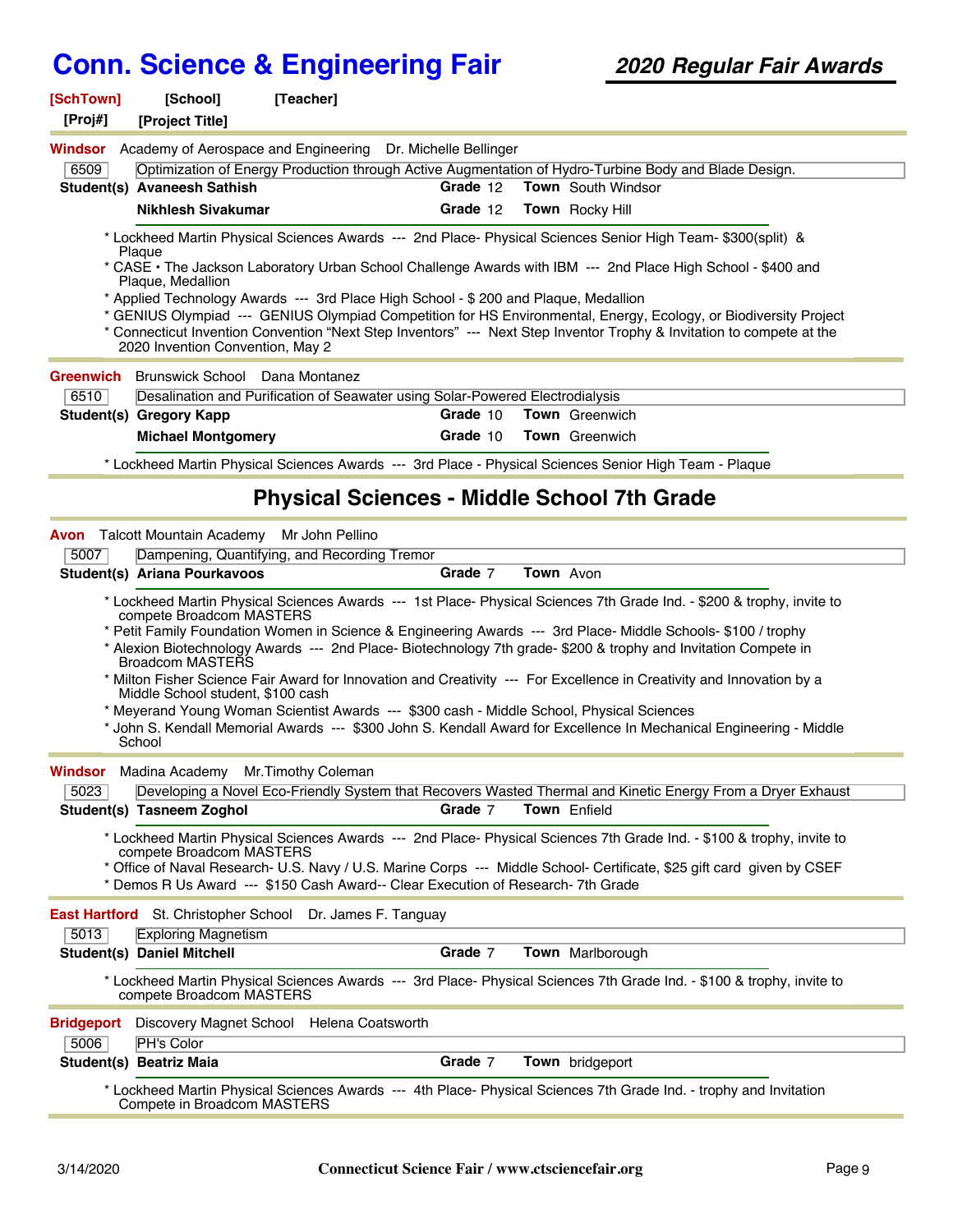| [SchTown]<br>[Proj#] | [School]<br>[Project Title]                                                         | [Teacher]                                                                                                                                                                                                                                                                                       |         |                                                                                                                                                                                                                                                                                                                                                                                                                                                                                                                                                                                                                                                                                                                                                                                                       |
|----------------------|-------------------------------------------------------------------------------------|-------------------------------------------------------------------------------------------------------------------------------------------------------------------------------------------------------------------------------------------------------------------------------------------------|---------|-------------------------------------------------------------------------------------------------------------------------------------------------------------------------------------------------------------------------------------------------------------------------------------------------------------------------------------------------------------------------------------------------------------------------------------------------------------------------------------------------------------------------------------------------------------------------------------------------------------------------------------------------------------------------------------------------------------------------------------------------------------------------------------------------------|
|                      | <b>New Canaan</b> St. Aloysius School Mrs. Phillips                                 |                                                                                                                                                                                                                                                                                                 |         |                                                                                                                                                                                                                                                                                                                                                                                                                                                                                                                                                                                                                                                                                                                                                                                                       |
| 5020                 |                                                                                     | The relationship between Tree species and BTUs                                                                                                                                                                                                                                                  |         |                                                                                                                                                                                                                                                                                                                                                                                                                                                                                                                                                                                                                                                                                                                                                                                                       |
|                      | <b>Student(s) Richard Marquis</b>                                                   |                                                                                                                                                                                                                                                                                                 | Grade 7 | Town Norwalk                                                                                                                                                                                                                                                                                                                                                                                                                                                                                                                                                                                                                                                                                                                                                                                          |
|                      |                                                                                     |                                                                                                                                                                                                                                                                                                 |         | * Lockheed Martin Physical Sciences Awards --- 5th Place- Physical Sciences 7th Grade Individual - trophy                                                                                                                                                                                                                                                                                                                                                                                                                                                                                                                                                                                                                                                                                             |
|                      |                                                                                     |                                                                                                                                                                                                                                                                                                 |         | <b>Physical Sciences - Middle School 8th Grade</b>                                                                                                                                                                                                                                                                                                                                                                                                                                                                                                                                                                                                                                                                                                                                                    |
|                      |                                                                                     | Westport Greens Farms Academy Mrs. Modupe Oshin                                                                                                                                                                                                                                                 |         |                                                                                                                                                                                                                                                                                                                                                                                                                                                                                                                                                                                                                                                                                                                                                                                                       |
| 5512                 | <b>Water Filter and Water Turbine</b>                                               |                                                                                                                                                                                                                                                                                                 |         |                                                                                                                                                                                                                                                                                                                                                                                                                                                                                                                                                                                                                                                                                                                                                                                                       |
|                      | Student(s) Jakob Zapanta                                                            |                                                                                                                                                                                                                                                                                                 | Grade 8 | Town Bridgeport                                                                                                                                                                                                                                                                                                                                                                                                                                                                                                                                                                                                                                                                                                                                                                                       |
|                      | compete Broadcom MASTERS<br>\$500 and invite to CSTA Award Banquet                  |                                                                                                                                                                                                                                                                                                 |         | * Lockheed Martin Physical Sciences Awards --- 1st Place- Physical Sciences 8th Grade Ind.- \$300 & trophy, invite to<br>* Connecticut Science Teachers Association's Marty Tafel Student Research Award --- Physical Sciences 8th Grade -<br>* Office of Naval Research- U.S. Navy / U.S. Marine Corps --- Middle School- Certificate, \$25 gift card given by CSEF                                                                                                                                                                                                                                                                                                                                                                                                                                  |
|                      | <b>Wilton</b> Middlebrook Middle School Debbie Mallozzi                             |                                                                                                                                                                                                                                                                                                 |         |                                                                                                                                                                                                                                                                                                                                                                                                                                                                                                                                                                                                                                                                                                                                                                                                       |
| 5518                 | Heart Safe                                                                          |                                                                                                                                                                                                                                                                                                 |         |                                                                                                                                                                                                                                                                                                                                                                                                                                                                                                                                                                                                                                                                                                                                                                                                       |
|                      | <b>Student(s) Anup Pilla</b>                                                        |                                                                                                                                                                                                                                                                                                 | Grade 8 | Town Wilton                                                                                                                                                                                                                                                                                                                                                                                                                                                                                                                                                                                                                                                                                                                                                                                           |
|                      | compete Broadcom MASTERS<br><b>Broadcom MASTERS</b>                                 |                                                                                                                                                                                                                                                                                                 |         | * Lockheed Martin Physical Sciences Awards --- 2nd Place- Physical Sciences 8th Grade Ind. - \$200 & trophy, invite to<br>* Alexion Biotechnology Awards --- 3rd Place- Biotechnology 8th grade- \$100 & trophy and Invitation Compete in                                                                                                                                                                                                                                                                                                                                                                                                                                                                                                                                                             |
| <b>Bethany</b>       |                                                                                     | Amity Middle School - Bethany Kevin Berean                                                                                                                                                                                                                                                      |         |                                                                                                                                                                                                                                                                                                                                                                                                                                                                                                                                                                                                                                                                                                                                                                                                       |
| 5510                 | A More Efficient Microbial Fuel Cell                                                |                                                                                                                                                                                                                                                                                                 |         |                                                                                                                                                                                                                                                                                                                                                                                                                                                                                                                                                                                                                                                                                                                                                                                                       |
| Student(s) Iris Yan  |                                                                                     |                                                                                                                                                                                                                                                                                                 | Grade 8 | Town Woodbridge                                                                                                                                                                                                                                                                                                                                                                                                                                                                                                                                                                                                                                                                                                                                                                                       |
|                      | compete Broadcom MASTERS<br>school, \$75 cash award                                 |                                                                                                                                                                                                                                                                                                 |         | * Lockheed Martin Physical Sciences Awards --- 3rd Place- Physical Sciences 8th Grade Ind, - \$100 & trophy, invite to<br>* U.S. Agency for International Development (USAID) --- Certificate and \$25 gift card given by CSEF<br>* MIT Club of Hartford K-12 Initiative --- For excellence in science & technology of energy related research, middle<br>* Frank J. Link Family Award for Energy Related Research --- Frank J. Link Award for Energy Related Research - \$50                                                                                                                                                                                                                                                                                                                         |
| Bozrah               | <b>Fields Memorial School</b>                                                       | Mrs. E. Brown                                                                                                                                                                                                                                                                                   |         |                                                                                                                                                                                                                                                                                                                                                                                                                                                                                                                                                                                                                                                                                                                                                                                                       |
| 5513                 |                                                                                     |                                                                                                                                                                                                                                                                                                 |         | Producing Renewable Energy With Rainwater Gutter Systems Using Micro Hydro-Turbines                                                                                                                                                                                                                                                                                                                                                                                                                                                                                                                                                                                                                                                                                                                   |
|                      | <b>Student(s) Elle Okoney</b>                                                       |                                                                                                                                                                                                                                                                                                 | Grade 8 | Town BOZRAH                                                                                                                                                                                                                                                                                                                                                                                                                                                                                                                                                                                                                                                                                                                                                                                           |
|                      | Compete in Broadcom MASTERS<br>Broadcom MASTERS<br>2020 Invention Convention, May 2 | * Applied Technology Awards --- 2nd Place Middle School - \$200 and Trophy, Medallion<br>Connecticut Architecture Foundation, William M. Mack, AIA Award.<br>* IEEE, Connecticut Section --- \$250 Honors Award -Junior<br>* J.A. Augustine Award --- \$100 for excellence in physical sciences |         | * Lockheed Martin Physical Sciences Awards --- 4th Place- Physical Sciences 8th Grade Ind. - trophy and Invitation<br>* Alternative/Renewable Energy Awards --- 3rd Place Middle School - \$100 Cash and Trophy<br>* Collins Aerospace Engineering Awards --- 2nd Place- Engineering MS- \$200 & trophy and Invitation Compete in<br>* United Technologies Corporation Awards --- \$500 in UTC Common Stock, Plaque, Backpack, and Annual Report<br>* CT Architecture Foundation - The William M. Mack, AIA Award --- \$250 Gift Certificate to Barnes and Noble from the<br>* Kathleen & David Smith Awards --- Kathleen & David Smith Award for Innovative Concept - \$100<br>* Connecticut Invention Convention "Next Step Inventors" --- Next Step Inventor Trophy & Invitation to compete at the |